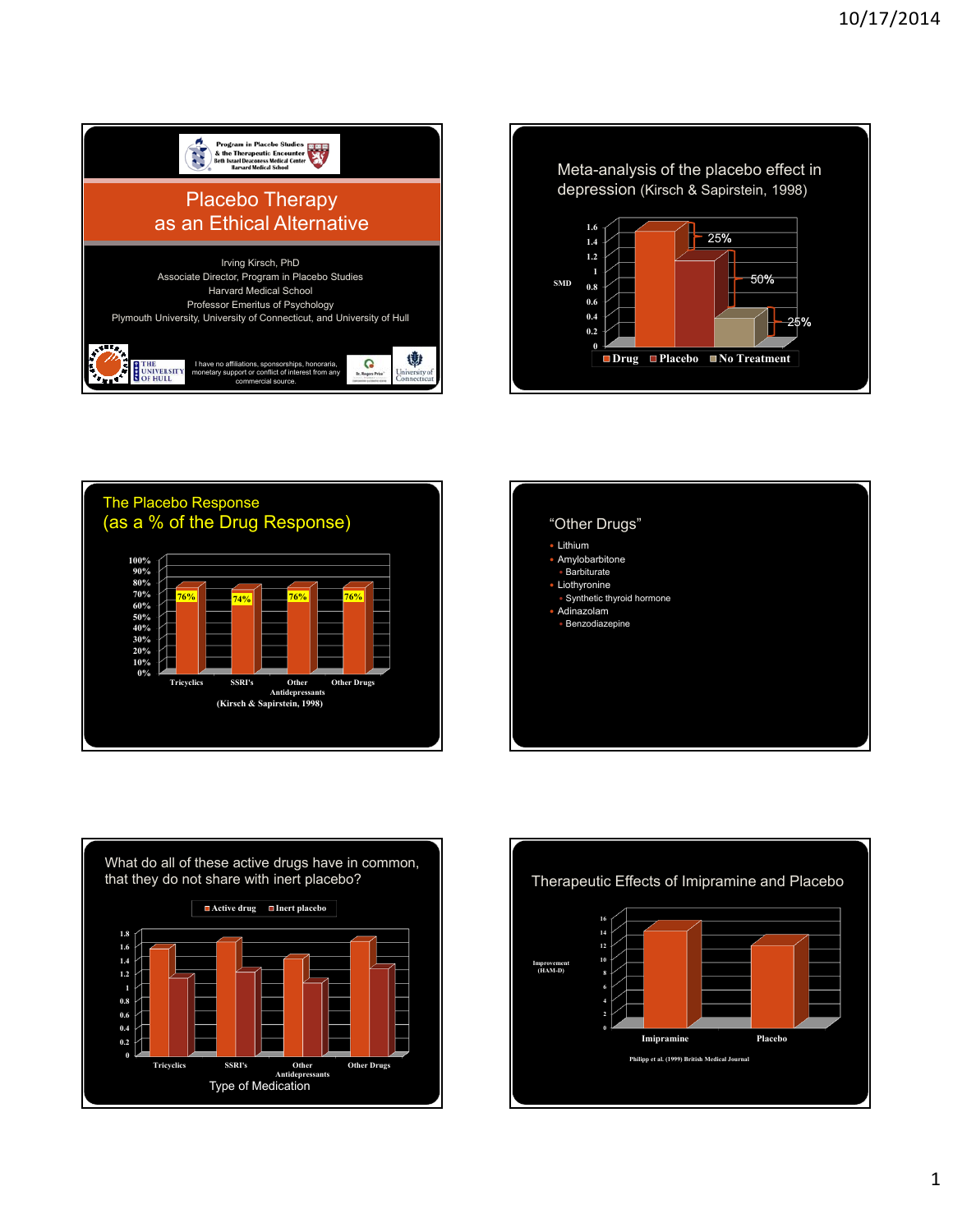







# "Listening to Prozac but Hearing Placebo" (1998) The Critics:

Your analysis is flawed "It derives from a miniscule group of unrepresentative, inconsistently and erroneously selected articles" (Klein, 1998)

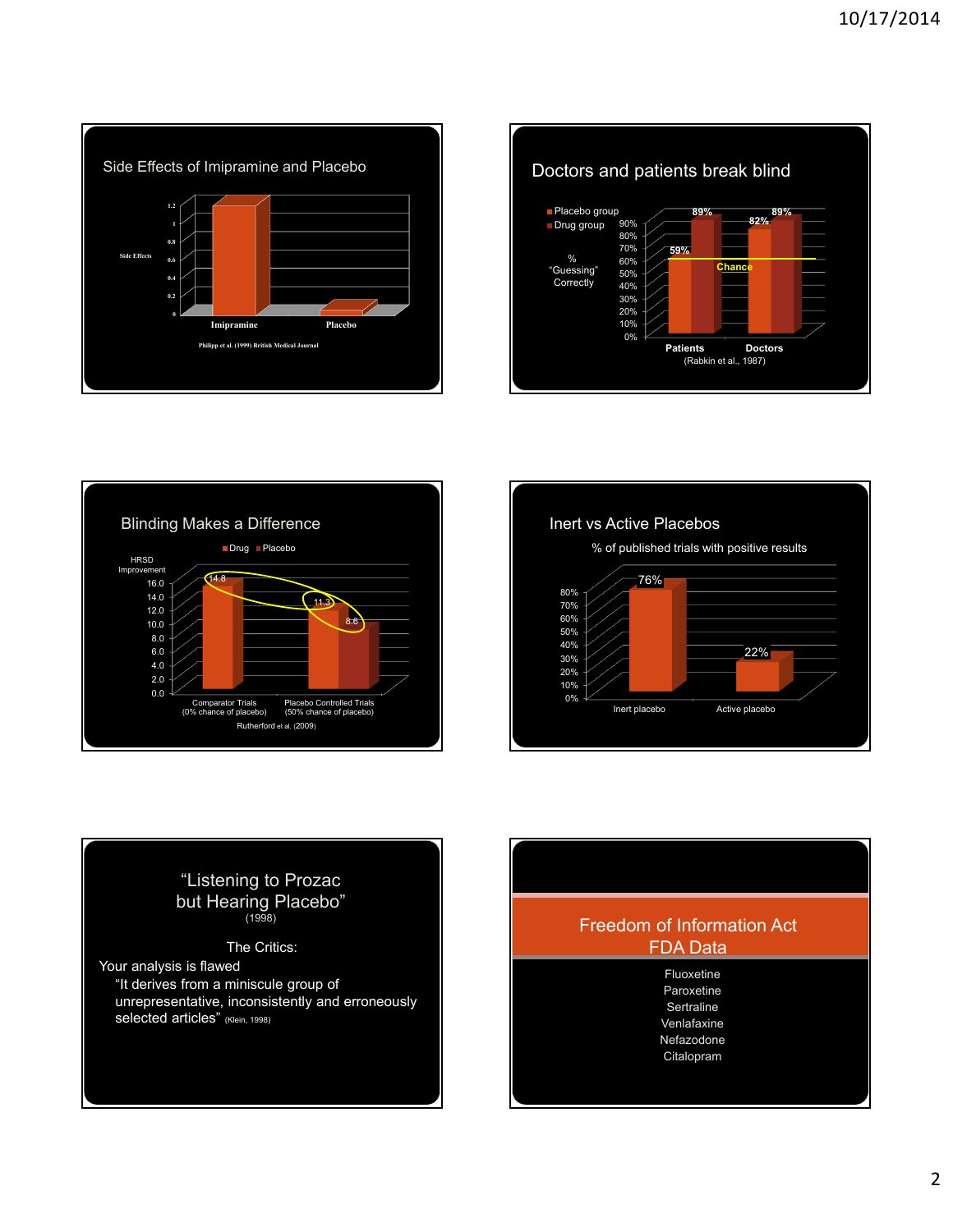





The Critics in 2002: "The patients weren't depressed enough"



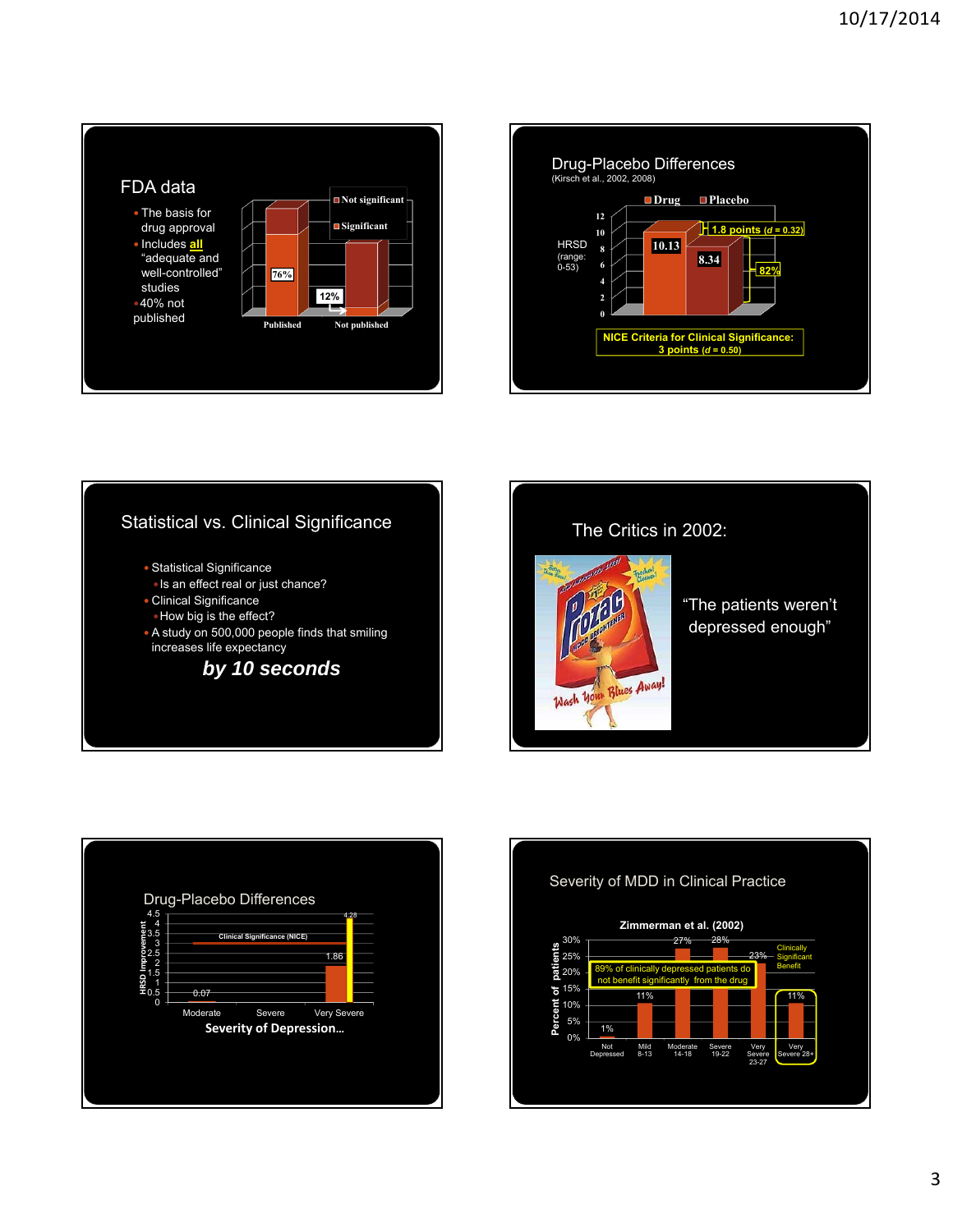









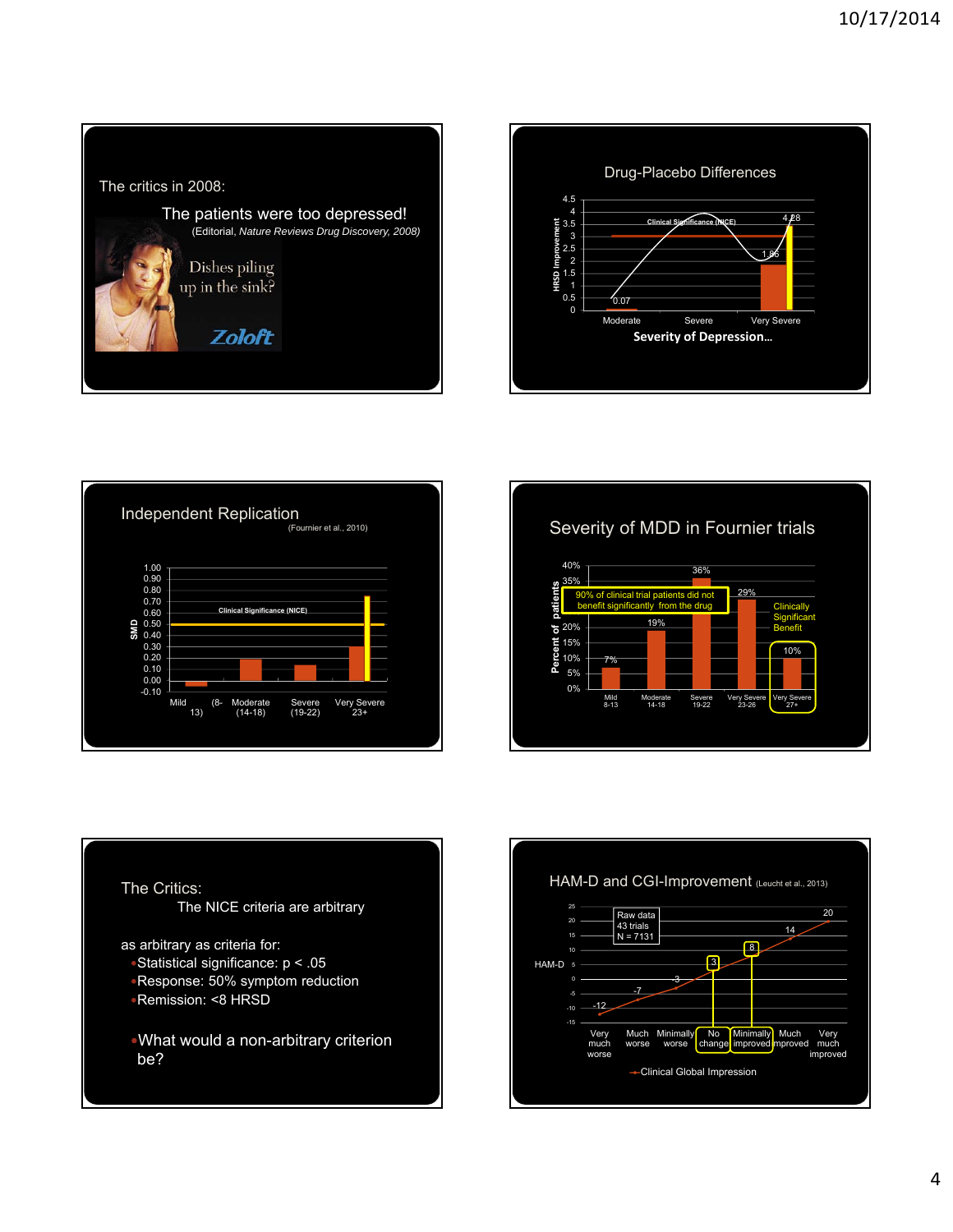





| Everyone gets the same results<br>Raw Drug-Placebo Differences (HRSD) |                                                            |
|-----------------------------------------------------------------------|------------------------------------------------------------|
| Kirsch et al. (2008)                                                  | 10<br>9<br>CGI-I: "Minimally Improved"<br>8                |
| ■ Fountoulakis and Möller <sup>1</sup><br>(2010)                      | 6<br>5                                                     |
| Fournier et al (2010)                                                 | 4<br>CGI-I: "No Change"<br>3                               |
| FDA (2011)                                                            | $\overline{2}$<br>2.50<br>2.18<br>1.94<br>1.80<br>$\Omega$ |
|                                                                       |                                                            |



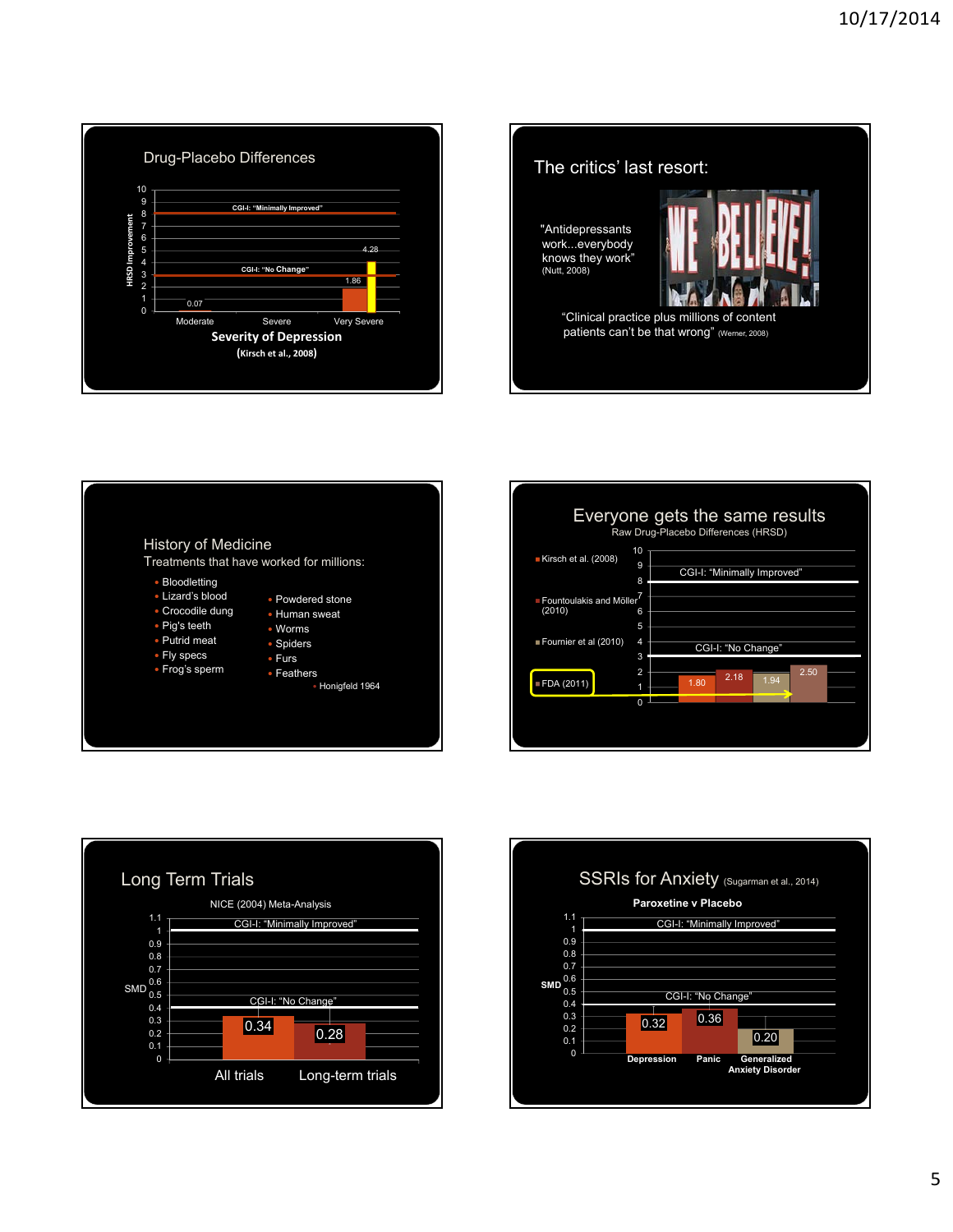









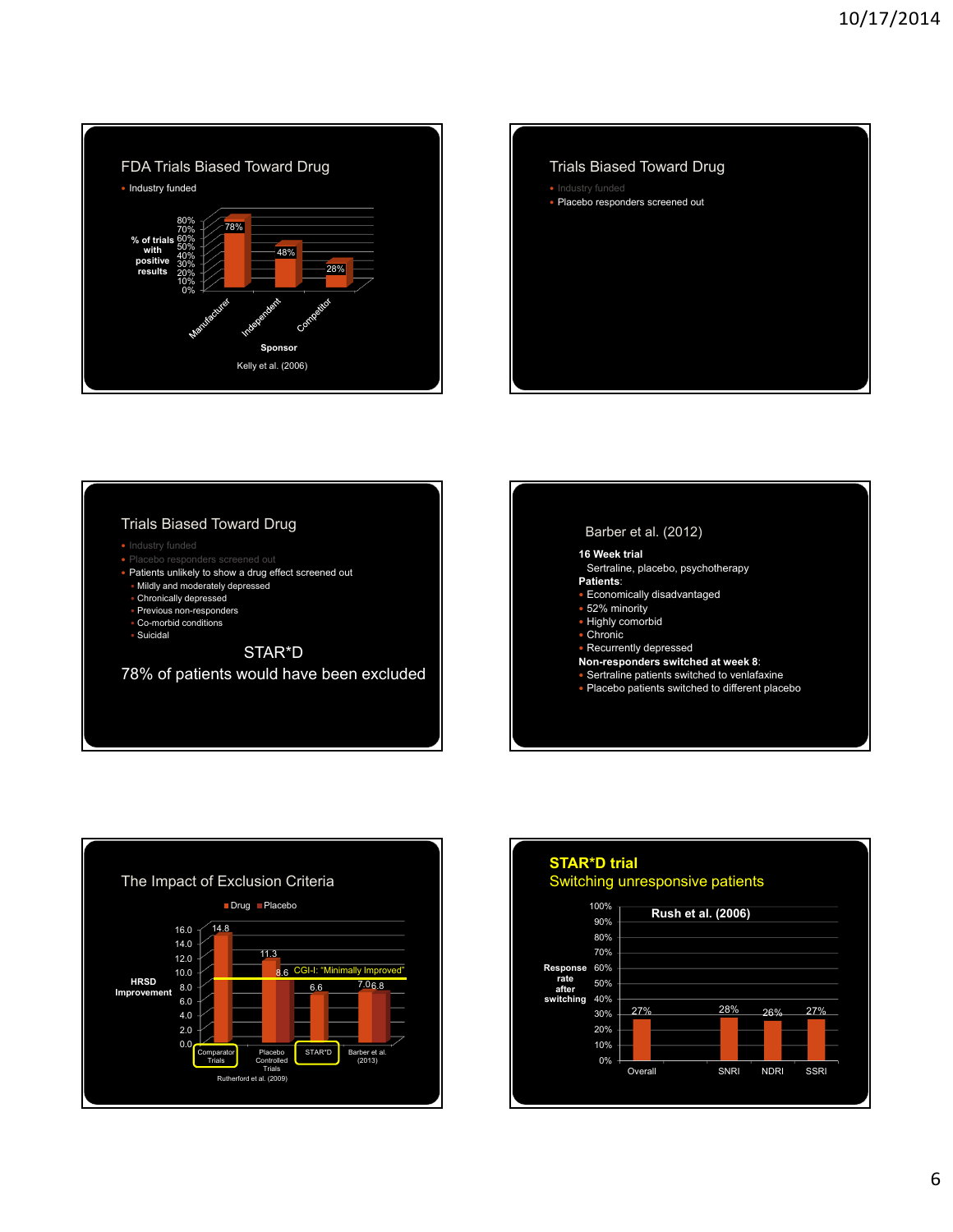







## How did these drugs get approved?

#### FDA Approval Criterion

- Two clinical trials showing significant difference between drug and placebo
- No limit on the number of trials conducted
- 50% of trials are negative
- Negative trials don't count
- 

### MEMORANDUM DEPARTMENT OF HEALTH AND HUMAN SERVICES<br>PUBLIC HEALTH SERVICE FOOD AND DRUG ADMINISTRATION<br>FOOD AND DRUG ADMINISTRATION<br>CENTER FOR DRUG EVALUATION AND RESEARCH DATE: January 18, 2011 Thomas P. Laughren, M.D.<br>Director, Division of Psychiatry Products FROM: HFD-130  ${\bf SUBJECT:}$  Recommendation for approval action for vilazodone tablets as a treatment for major depressive disorder (MDD). • Clinical significance not considered "Although these trials were either failed or negative on the primary endpoint, the two fixed dose trials did reveal findings on the MADRS, a secondary endpoint, that were at least suggestive of efficacy."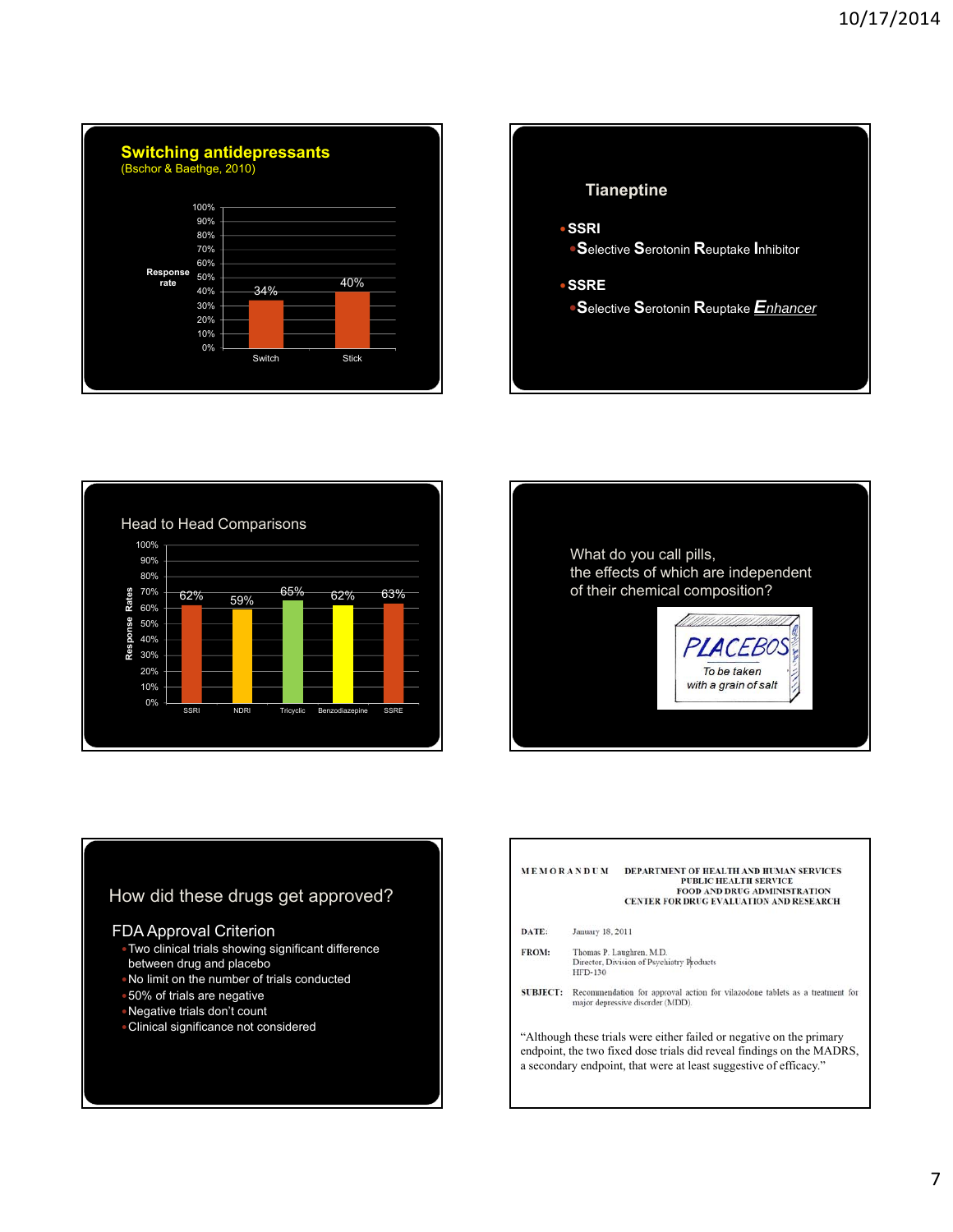









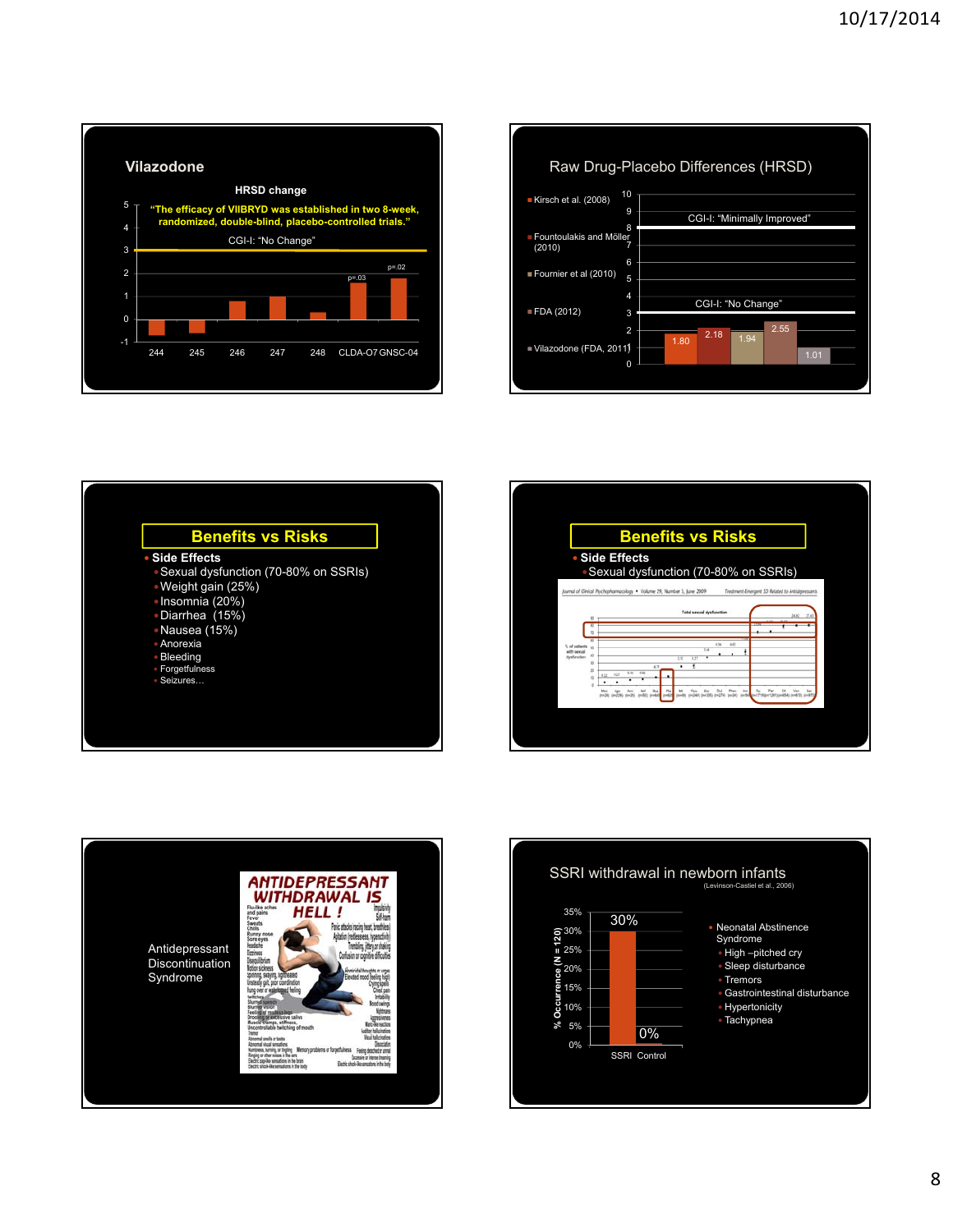

Amphetamines

- Barbiturates
- Benzodiazepines
- Cocaine Morphine
- Heroin